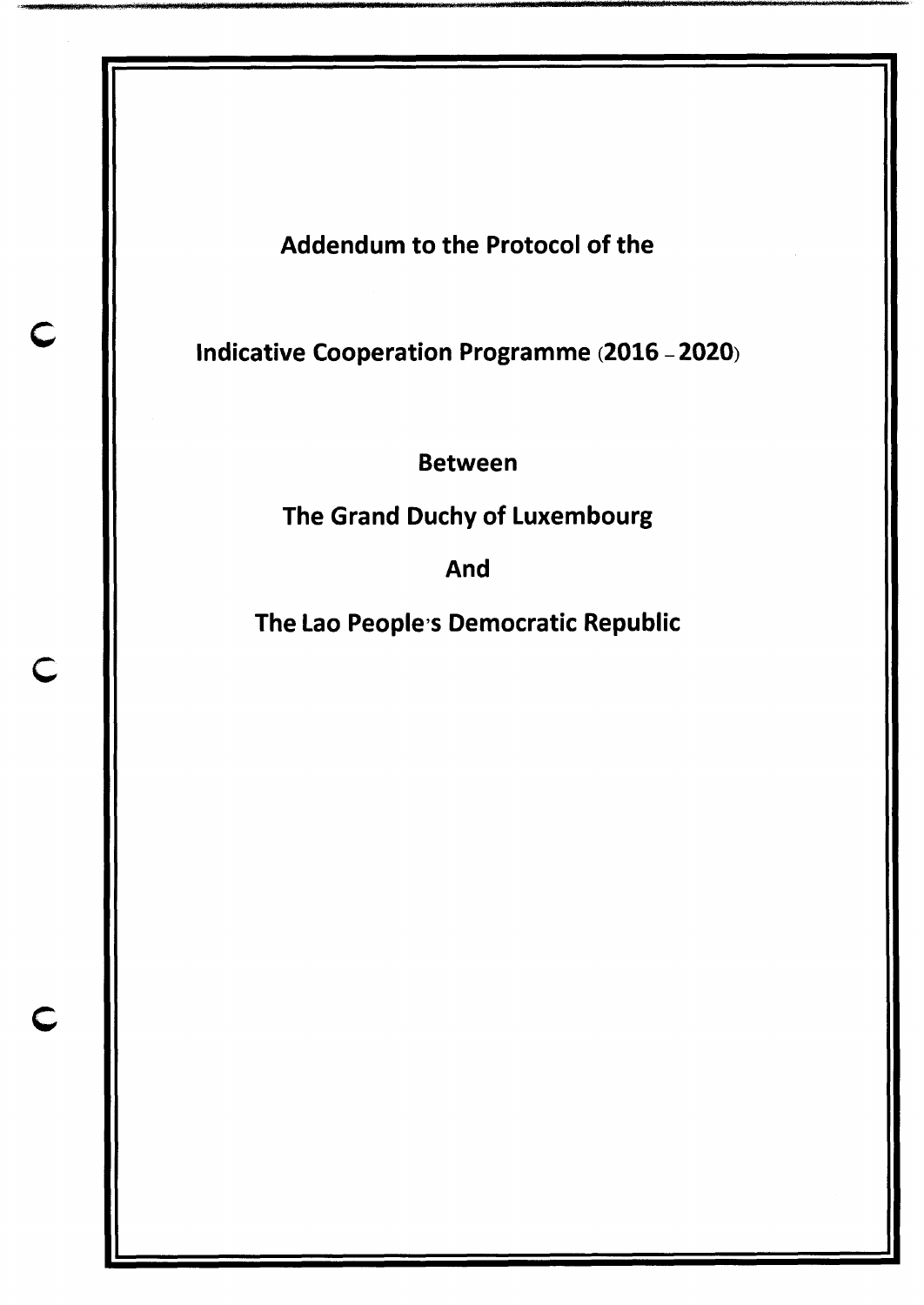The Government of the Grand Duchy of Luxembourg

and

the Government of the Lao People's Democratic Republic

## Considering :

- That both parties concluded the Indicative Cooperation Programme (2016 -2020) signed between the two parties on 17 September 2015,

That the amount spend during the set period of time has increased,

That both parties agree upon the modification of the Indicative Cooperation Programme (2016-2020)

Therefore based on the above considerations, the Government of the Grand Duchy of Luxembourg and the Government of the Lao People's Democratic Republic agree to the following .

## **Article 1**

The Art. 6.1. Budgetary and financial planning of the Indicative Cooperation Programme (2016 -2020) signed between the two parties on 17 September 2015, shall be deleted and replaced by the following:

-The implementation of the programme is based on an indicative amount of **75 million euros** over a five-year period.

This budget will cover all activities decided jointly within the framework of the ICP, the EU Joint Programming and thus in respect of the priorities of the NSEDP. Commitments and disbursements of the indicative budget will be equally balanced over the duration of the ICP. The indicative budget will be spent as far as possible during the years 2016-2020, but remaining activities can also be implemented beyond this date. Actual figures can be adapted over the duration of the ICP, taking into account the implementation of the ICP and the evolution of the government of Luxembourg's general development cooperation budget.

Indicative financial allocations per sector under the Indicative Cooperation Programme 2016- 2020